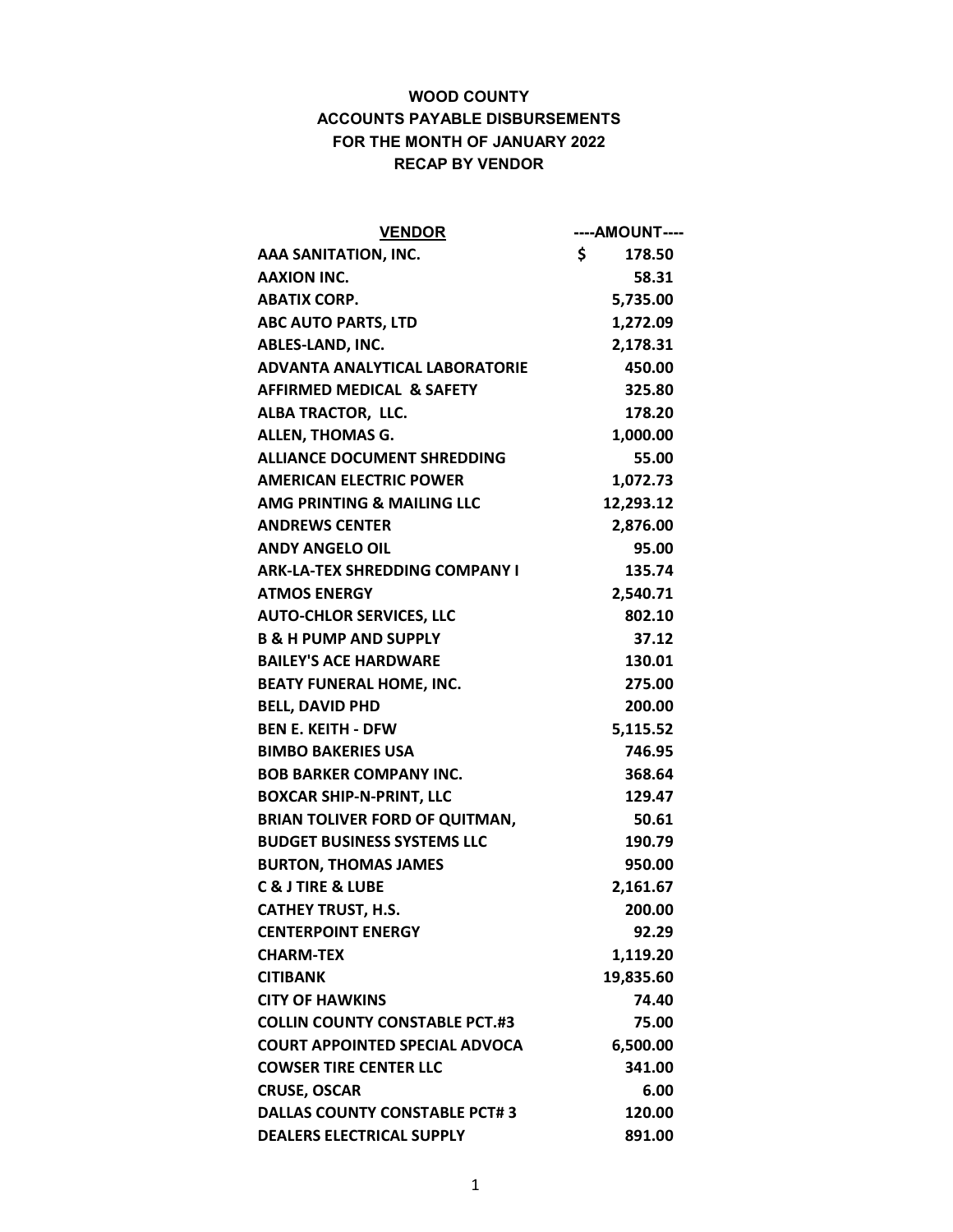| <b>VENDOR</b>                           | ----AMOUNT---- |
|-----------------------------------------|----------------|
| <b>DEFENDER SUPPLY LLC</b>              | 6,378.50       |
| <b>DELL MARKETING L.P.</b>              | 19,954.12      |
| <b>DENTON COUNTY CONSTABLE PCT 1</b>    | 300.00         |
| <b>DEPARTMENT OF STATE HEALTH SER</b>   | 129.93         |
| <b>DOKE, SARAH</b>                      | 1,705.75       |
| DOWN SOUTH SALES & SERVICE, LL          | 817.00         |
| <b>DUNAHOE INSURANCE AGENCY</b>         | 71.00          |
| <b>EAGLE FUEL &amp; OIL LP</b>          | 49,391.17      |
| <b>EAST TEXAS COUNCIL OF GOVERNME</b>   | 1,167.00       |
| <b>ECKERT, KEVIN J.</b>                 | 6.00           |
| <b>ECONO SIGN &amp; BARRICADE LLC</b>   | 1,319.67       |
| <b>EVERETT, STEPHEN LEE</b>             | 5,421.51       |
| <b>FLOWERS DAVIS P.L.L.C.</b>           | 874.00         |
| <b>FMMS HOLDINGS OF TEXAS, LLC</b>      | 10,500.00      |
| <b>FRANKLIN COUNTY</b>                  | 11,640.00      |
| G & S SALES, INC.                       | 60.06          |
| <b>GALLS, LLC</b>                       | 450.28         |
| <b>GEORGE P. BANE INC.</b>              | 2,417.38       |
| <b>GILBREATH, TONY</b>                  | 94.08          |
| <b>GRAYSON COUNTY DEPT. OF JUVENI</b>   | 3,004.02       |
| <b>GREGG COUNTY AUDITOR</b>             | 1,445.00       |
| <b>GREGG COUNTY SHERIFF'S OFFICE</b>    | 60.00          |
| <b>GT DISTRIBUTORS INC.</b>             | 126.00         |
| HARRELSON, JENNIFER A.                  | 71.68          |
| <b>HARRISON COUNTY SHERIFF</b>          | 160.00         |
| <b>HASKELL COUNTY SHERIFF OFFICE</b>    | 125.00         |
| HASKETT, JEFFERY A.                     | 605.50         |
| <b>HAWKINS ACE HARDWARE</b>             | 26.94          |
| <b>HAWKINS ANIMAL CLINIC</b>            | 962.70         |
| <b>HAWKINS AUTO &amp; FARM SUPPLY</b>   | 303.05         |
| <b>HEFNER GROUP INSURANCE</b>           | 263.00         |
| <b>HIGHTOWER, PATRICIA</b>              | 395.00         |
| <b>HOLLAND, JANAE</b>                   | 187.92         |
| <b>HOLMES MURPHY AND ASSOCIATES,</b>    | 5,416.66       |
| <b>HOLT CAT</b>                         | 642.64         |
| <b>HOMETOWN TROPHY &amp; AWARD INC.</b> | 50.00          |
| <b>HOOTEN'S LLC</b>                     | 718.35         |
| <b>HOPKINS COUNTY CONSTABLE PCT.</b>    | 65.00          |
| <b>HOPKINS COUNTY PCT. 1</b>            | 65.00          |
| <b>HORN, KRISTINA</b>                   | 625.00         |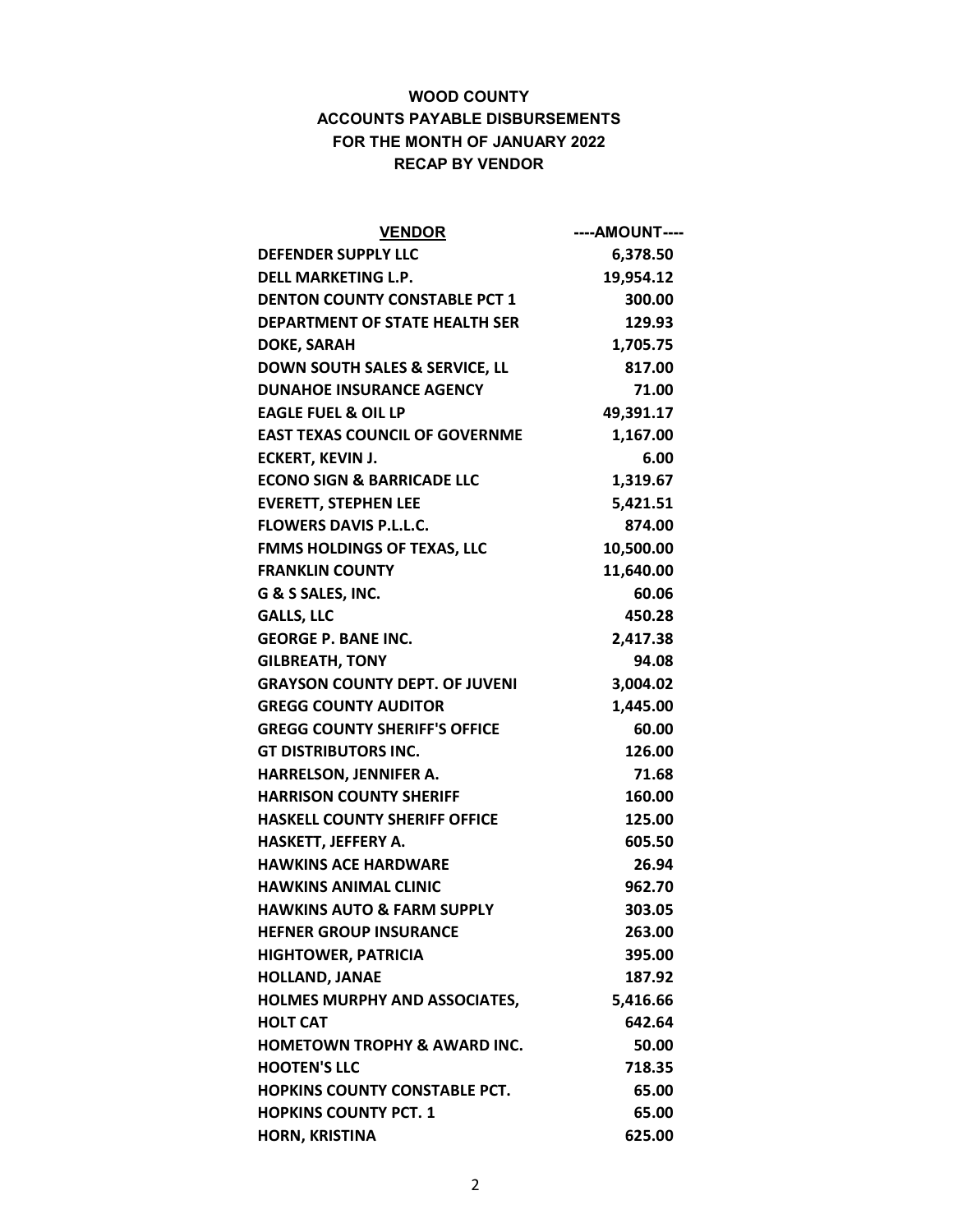| <b>VENDOR</b>                         | ----AMOUNT---- |
|---------------------------------------|----------------|
| <b>HUBBARD, MANDY</b>                 | 83.04          |
| <b>HUSMANN, EMILY</b>                 | 164.64         |
| <b>ICS JAIL SUPPLIES INC.</b>         | 921.27         |
| <b>IHS PHARMACY</b>                   | 22.98          |
| <b>INSURORS OF TEXAS</b>              | 405.00         |
| <b>INTERSTATE BILLING SERVICE</b>     | 162.18         |
| <b>J.G. BOWEN &amp; ASSOCIATES</b>    | 2,432.00       |
| <b>JENNINGS ARCHITECTS, LLC</b>       | 4,164.00       |
| <b>JOHN DEERE FINANCIAL</b>           | 232.82         |
| <b>JOHN'S TIRE OF MINEOLA</b>         | 1,720.00       |
| <b>JONES COUNTY PCT.1 COUNTY CONS</b> | 125.00         |
| <b>JPJ CONSTRUCTION</b>               | 159,241.33     |
| <b>K D TIRE LLC</b>                   | 12.50          |
| KENNEDY, JOHN R.                      | 1,000.00       |
| KING, LARRY P.                        | 8,773.50       |
| <b>KOH, THIRASAK</b>                  | 170.00         |
| <b>KOLOGIK</b>                        | 470.16         |
| <b>KSM EXCHANGE, LLC</b>              | 49.13          |
| <b>LAKE COUNTRY ANIMAL CLINIC</b>     | 504.13         |
| <b>LAKESIDE TEES</b>                  | 313.00         |
| <b>LEGAL DIRECTORIES PUBLISHING C</b> | 15.50          |
| <b>LEIGH AND ASSOCIATES</b>           | 2,832.52       |
| <b>LEXIS NEXIS RISK SOLUTIONS</b>     | 150.00         |
| LINEBARGER, GOGGAN, BLAIR&SAMPSO      | 9,447.87       |
| <b>LOCKHART, BOBBY</b>                | 120.96         |
| <b>LOWES BUSINESS ACCOUNT/GEMB</b>    | 36.00          |
| <b>M PRINTS-PRINTING INC</b>          | 548.58         |
| <b>MADDOX ENTERPRISES, INC.</b>       | 6,386.28       |
| <b>MAL TECHNOLOGIES FLEET LLC</b>     | 349.21         |
| <b>MARSHALL, JOHN MCCLELLAN</b>       | 73.89          |
| <b>MEDTOX LABORATORIES, INC.</b>      | 243.18         |
| <b>MIDLAND COUNTY SHERIFF'S OFFIC</b> | 200.00         |
| <b>MOBILE COMMUNICATIONS SERVICES</b> | 96.83          |
| <b>MONK, ANGELA WHITE</b>             | 348.88         |
| <b>MOORE, HAILIE B</b>                | 212.95         |
| <b>NETRMA PROCESSING</b>              | 16.08          |
| <b>NETWORK TECHNOLOGIES LLC</b>       | 2,834.85       |
| <b>NEWARK FIRM</b>                    | 125.00         |
| <b>NEXT STEP COMMUNITY SOLUTIONS</b>  | 2,352.00       |
| OFFICE OF THE ATTORNEY GENERAL        | 45.00          |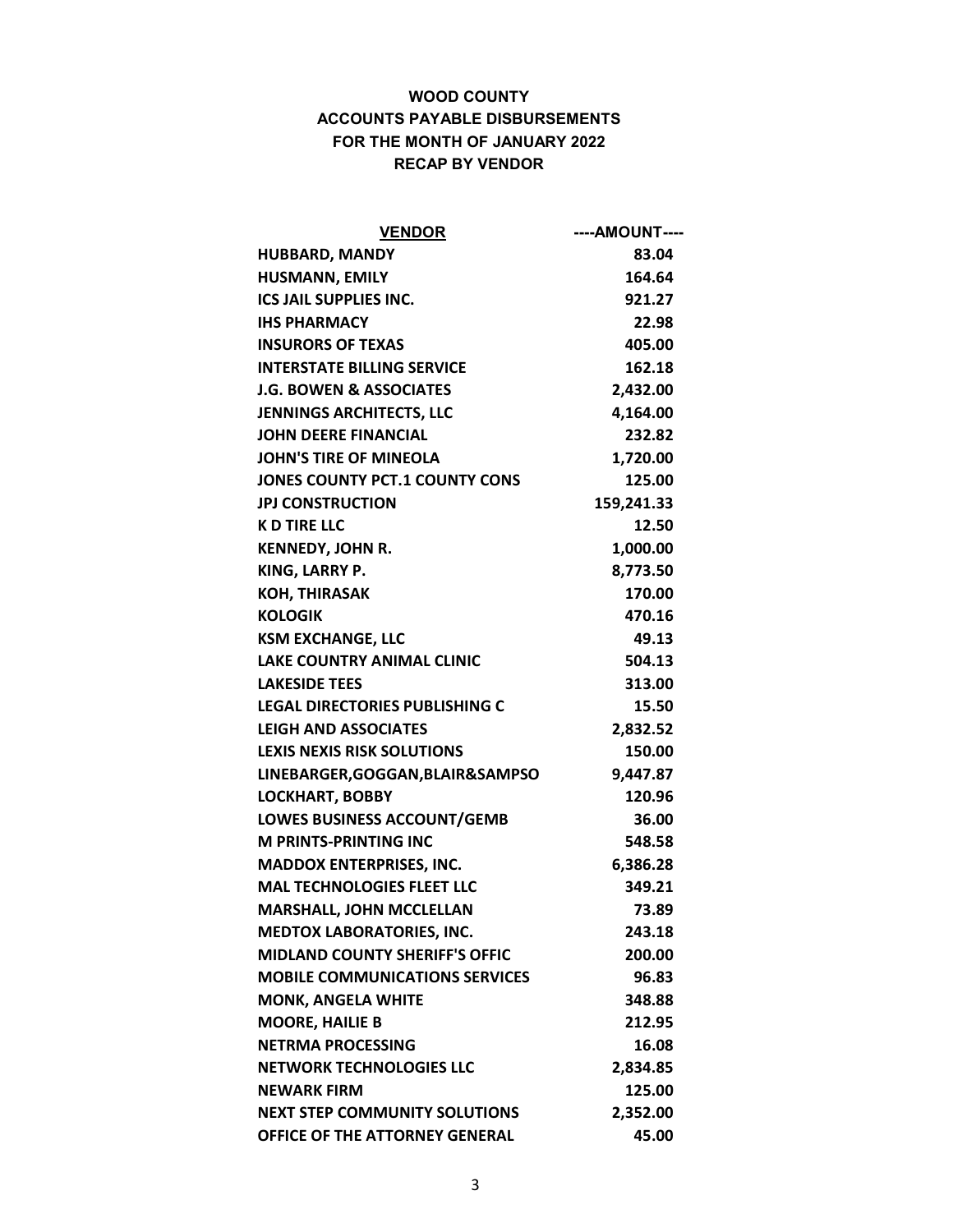| <b>VENDOR</b>                             | ----AMOUNT---- |
|-------------------------------------------|----------------|
| <b>OFFICE PRIDE OF EAST TEXAS</b>         | 325.00         |
| <b>OGLE, RYAN COLBY</b>                   | 900.80         |
| <b>OMNIBASE SERVICES OF TEXAS, LP</b>     | 426.00         |
| O'REILLY AUTOMOTIVE, INC.                 | 364.81         |
| <b>OSS ACADEMY</b>                        | 180.00         |
| <b>OUTDOOR POWER PRODUCTS</b>             | 46.43          |
| OXBOW EMERGENCY PHYS, PLLC.               | 101.00         |
| <b>PARISH, LAUREN</b>                     | 36.96          |
| PARKER, JERRY E.                          | 241.92         |
| PASCHALL, MELISSA RUSSELL                 | 1,421.25       |
| PEGUES-HURST MOTOR CO.                    | 591.79         |
| PERKINS, WAYNE                            | 193.40         |
| PITNEY BOWES GLOBAL FINANCIAL             | 1,534.14       |
| PORT-A-JON, INC-LONGVIEW                  | 262.50         |
| POSTMASTER-QUITMAN                        | 522.00         |
| <b>PRECISION MICROGRAPHICS &amp; IMAG</b> | 12,474.44      |
| PRICE, KELLEY                             | 189.00         |
| <b>QUITMAN PARTS PLUS</b>                 | 332.66         |
| <b>R.H. MCCRARY COMPANY</b>               | 35.06          |
| <b>RADIOLOGY ASSOCIATES OF NORTH</b>      | 68.43          |
| <b>RAINS COUNTY CONSTABLE</b>             | 75.00          |
| REDWOOD TOXICOLOGY LABORATORY,            | 20.13          |
| RICOH USA, INC.                           | 41.44          |
| <b>RIDGEWAY HYDRAULICS &amp; MACHINE</b>  | 737.66         |
| RITE OF PASSAGE, INC.                     | 8,716.36       |
| <b>ROMCO EQUIPMENT COMPANY</b>            | 467.75         |
| S & S ROOFING, INC.                       | 1,400.00       |
| <b>SAFE LIFE DEFENSE</b>                  | 534.60         |
| SATELLITE TRACKING OF PEOPLE L            | 1,152.00       |
| <b>SCOTT'S PHARMACY</b>                   | 15.46          |
| <b>SECURETECH SYSTEMS INC.</b>            | 260.00         |
| <b>SELLARS, TERRI</b>                     | 459.39         |
| <b>SHI GOVERMENTAL SOLUTIONS INC</b>      | 12,775.00      |
| <b>SIERRA SUPPLY &amp; PACKAGING</b>      | 176.77         |
| <b>SIGHTLINE CREATIVE, INC.</b>           | 720.00         |
| <b>SIRCHIE FINGER PRINT LABORATOR</b>     | 211.88         |
| SMITH COUNTY SHERIFF DEPT.                | 80.00          |
| SMITH, JOSEPH E.                          | 172.50         |
| SOUTHERN HEALTH PARTNERS, INC.            | 1,835.52       |
| <b>SOUTHERN TIRE MART LLC</b>             | 258.00         |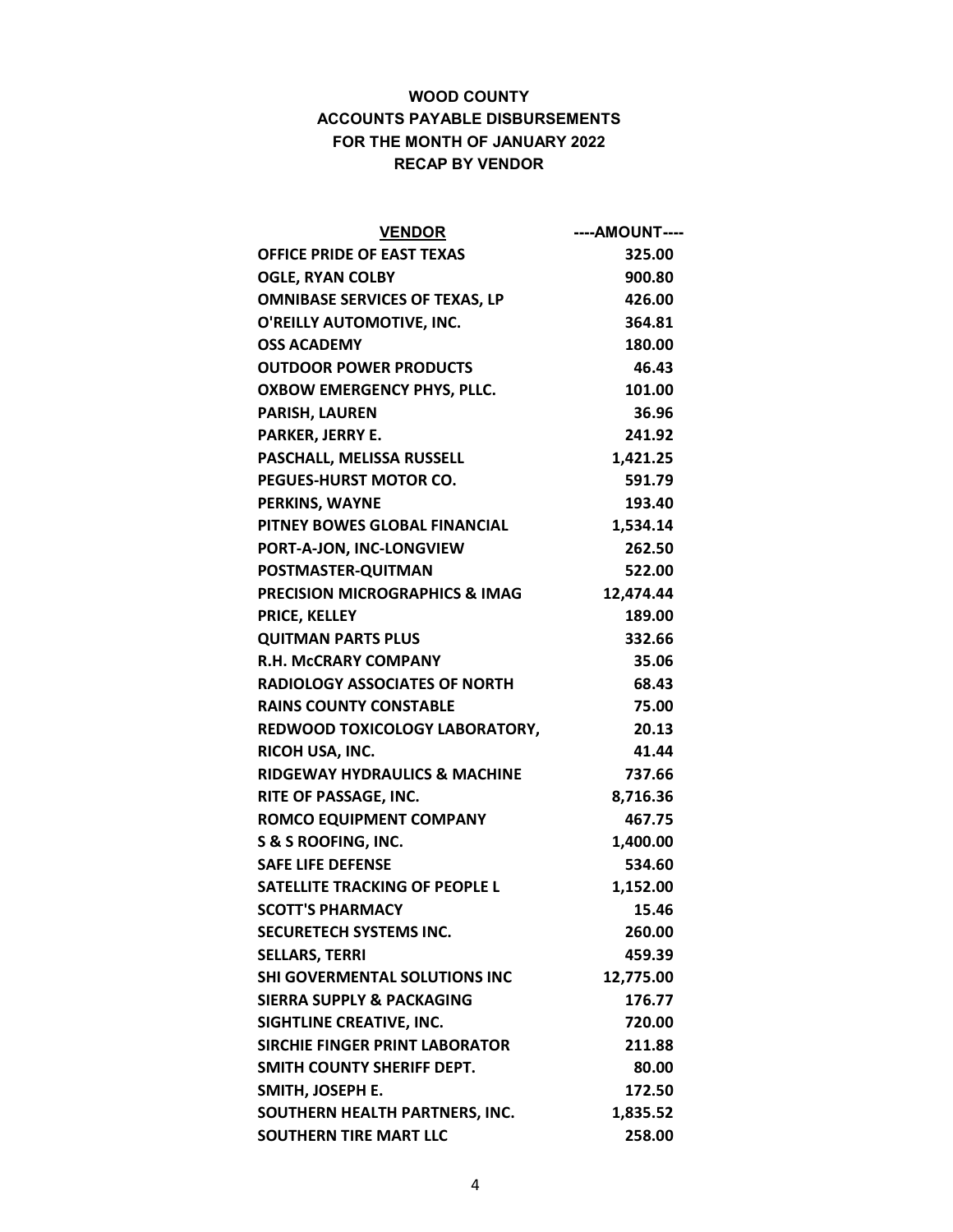| <b>VENDOR</b>                             | ----AMOUNT---- |
|-------------------------------------------|----------------|
| <b>STAPLES</b>                            | 2,672.23       |
| <b>STATE COMPTROLLER</b>                  | 2,125.16       |
| <b>STUARD, RONALD RAY</b>                 | 9,090.00       |
| <b>SURSET RECOVERY CENTER, LLC.</b>       | 1,900.00       |
| SYNCB/AMAZON                              | 1,223.29       |
| <b>SYSCO EAST TEXAS</b>                   | 7,124.97       |
| <b>TEXAS ASSOCIATION OF COUNTIES</b>      | 2,552.50       |
| <b>TEXAS DEPARTMENT OF PUBLIC SAF</b>     | 32.41          |
| <b>TEXAS DISTRICT &amp; COUNTY ATTORN</b> | 50.00          |
| <b>TEXAS DOCUMENT SOLUTIONS INC.</b>      | 271.34         |
| THE LEGEND OF LAKE FORK BIG BA            | 7,500.00       |
| <b>THE WINNSBORO NEWS</b>                 | 40.00          |
| THOMAS, CLIFFORD W.                       | 3,633.75       |
| <b>TINT &amp; DESIGNZ OF MINEOLA</b>      | 130.00         |
| <b>TITUS COUNTY SHERIFF'S OFFICE</b>      | 170.00         |
| TK ELEVATOR CORPORATION                   | 1,995.94       |
| <b>TOMMY WILLIAMS PIPE &amp; STEEL</b>    | 150.00         |
| <b>TRACTOR SUPPLY CREDIT PLAN</b>         | 45.99          |
| <b>TRANSUNION RISK AND ALTERNATIV</b>     | 434.00         |
| <b>TRI-COUNTY ENTERPRISES</b>             | 300.00         |
| <b>TRUCKPRO, INC</b>                      | 222.99         |
| TRUE VALUE - QUITMAN, TX.                 | 272.14         |
| TURN KEY HEALTH CLINICS, LLC              | 190.00         |
| <b>TYLER TECHNOLOGIES</b>                 | 449.00         |
| <b>UNIFIRST CORPORATION</b>               | 437.00         |
| <b>UTHC TYLER PHYSICIANS</b>              | 105.40         |
| <b>VALLEY FEED MILL, INC.</b>             | 80.00          |
| VIC'S TERMITE & PEST SERVICE L            | 32.00          |
| <b>WALMART COMMUNITY</b>                  | 853.03         |
| <b>WARREN TRUCK &amp; TRAILER LLC</b>     | 869.50         |
| <b>WATCHGUARD VIDEO</b>                   | 5,470.00       |
| <b>WELLS FARGO VENDOR</b>                 | 497.96         |
| <b>WEST PAYMENT CENTER</b>                | 545.00         |
| <b>WILLIAMS, DWAYNE KEVIN</b>             | 80.00          |
| <b>WILLIAMSON, BRYNNA</b>                 | 450.00         |
| <b>WILSON, ROBERT B.</b>                  | 1,020.00       |
| <b>WINKLE OIL CO. INC.</b>                | 244.77         |
| <b>WINNSBORO HARDWARE</b>                 | 58.24          |
| <b>WINNSBORO VETERINARY MEDICAL C</b>     | 142.50         |
| <b>WISE, LAURA F.</b>                     | 171.99         |